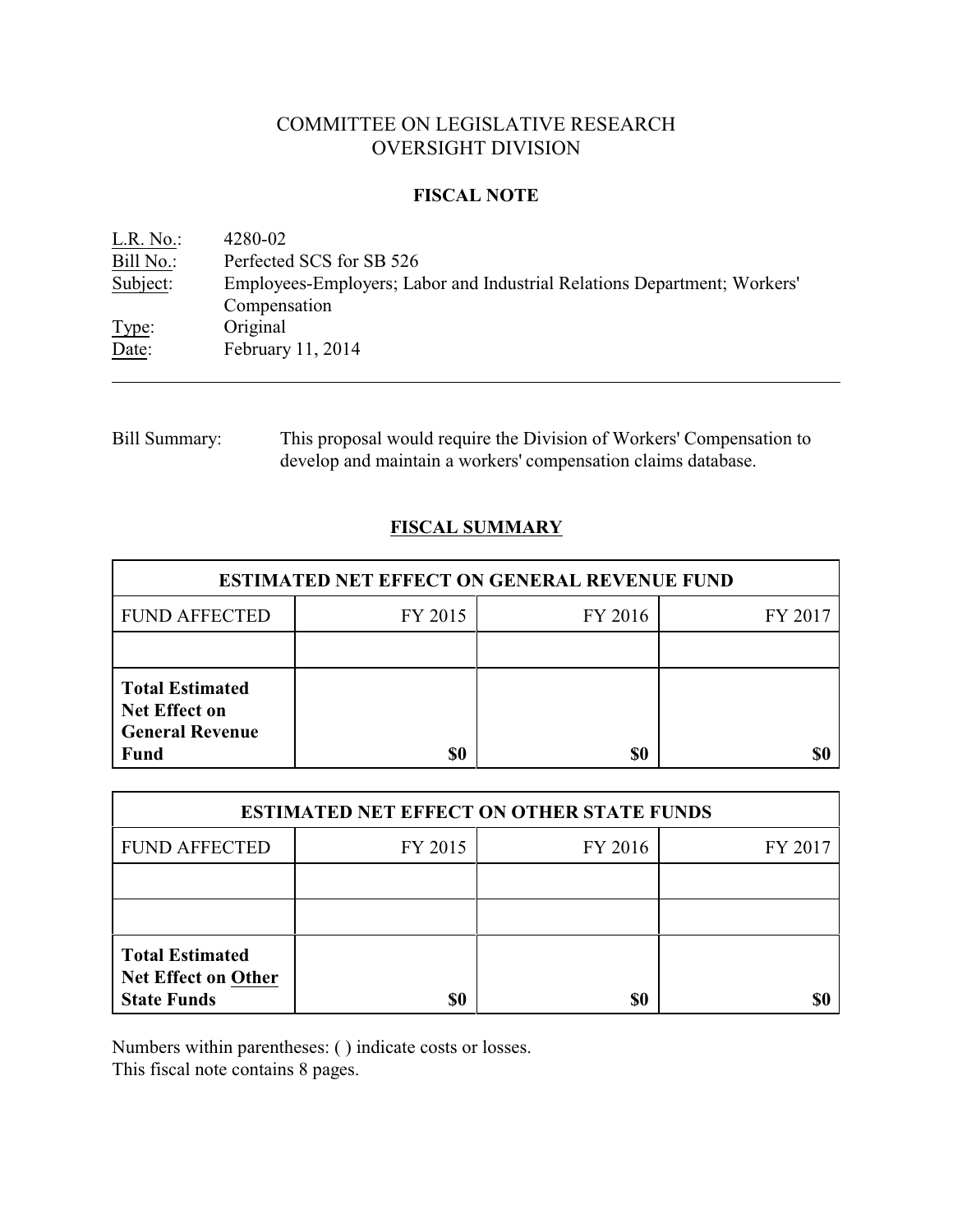L.R. No. 4280-02 Bill No. Perfected SCS for SB 526 Page 2 of 8 February 11, 2014

| <b>ESTIMATED NET EFFECT ON FEDERAL FUNDS</b>                        |         |         |         |  |
|---------------------------------------------------------------------|---------|---------|---------|--|
| <b>FUND AFFECTED</b>                                                | FY 2015 | FY 2016 | FY 2017 |  |
|                                                                     |         |         |         |  |
|                                                                     |         |         |         |  |
| <b>Total Estimated</b><br>Net Effect on All<br><b>Federal Funds</b> | \$0     | \$0     |         |  |

| <b>ESTIMATED NET EFFECT ON FULL TIME EQUIVALENT (FTE)</b>    |         |         |         |  |
|--------------------------------------------------------------|---------|---------|---------|--|
| <b>FUND AFFECTED</b>                                         | FY 2015 | FY 2016 | FY 2017 |  |
|                                                              |         |         |         |  |
|                                                              |         |         |         |  |
| <b>Total Estimated</b><br><b>Net Effect on</b><br><b>FTE</b> |         |         |         |  |

 $\Box$  Estimated Total Net Effect on All funds expected to exceed \$100,000 savings or (cost).

 $\Box$  Estimated Net Effect on General Revenue Fund expected to exceed \$100,000 (cost).

| <b>ESTIMATED NET EFFECT ON LOCAL FUNDS</b> |         |         |       |  |
|--------------------------------------------|---------|---------|-------|--|
| FUND AFFECTED                              | FY 2015 | FY 2016 | FV 20 |  |
| <b>Local Government</b>                    | \$0     | \$0     |       |  |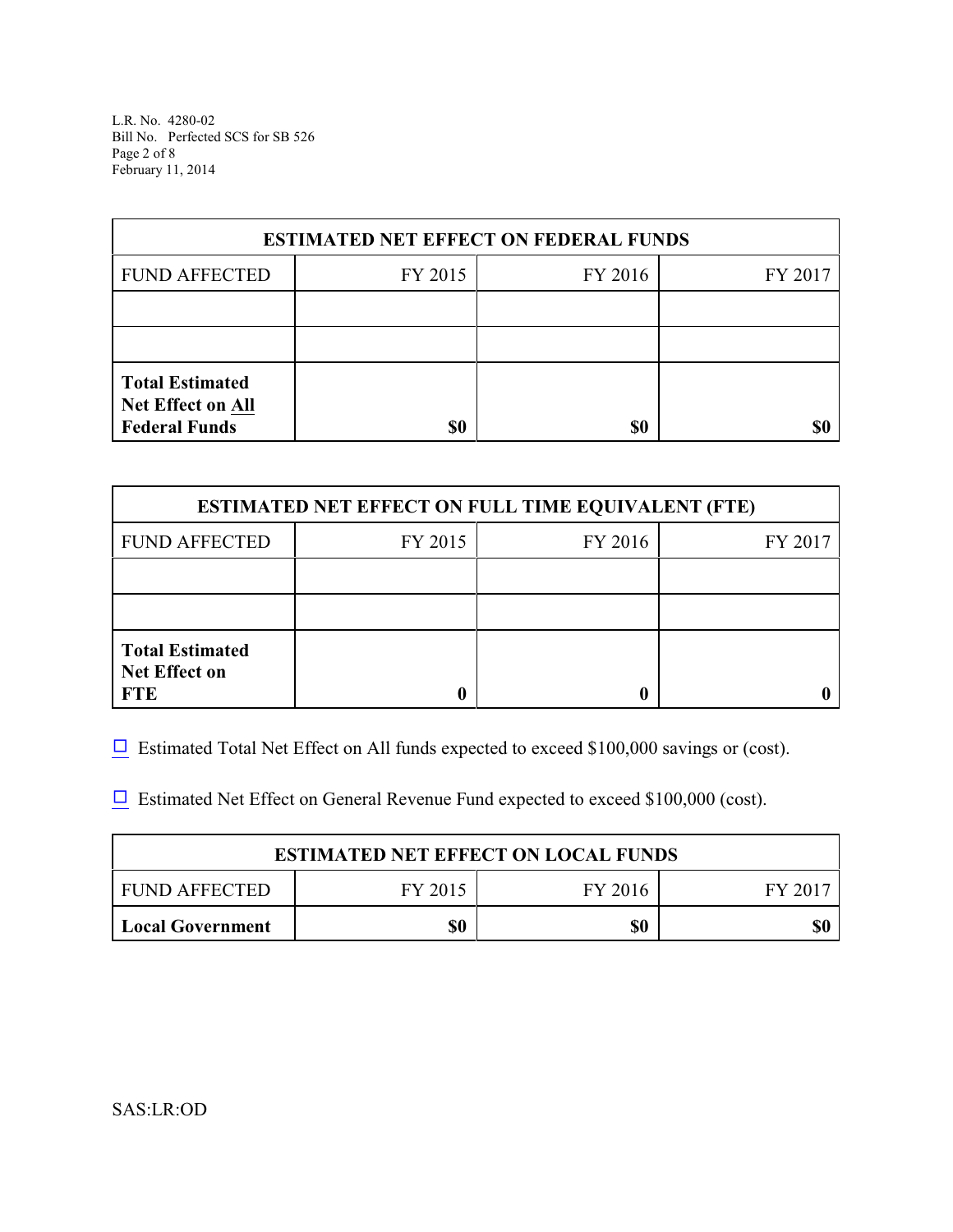L.R. No. 4280-02 Bill No. Perfected SCS for SB 526 Page 3 of 8 February 11, 2014

# **FISCAL ANALYSIS**

### ASSUMPTION

#### Section 287.980, RSMo. - Workers' Compensation Claims Database:

The proposed language in this section would require the Division of Workers' Compensation to develop and maintain a workers' compensation claims database that the public can access on the Division's website.

An employer would be required to obtain voluntary written consent from a potential employee to access the database. Any person who fraudulently accesses the database, compels or coerces a potential employee to provide written consent to acquire claims records, or requires such consent as a condition of employment would be guilty of a class A misdemeanor.

Officials from the **Office of the Secretary of State (SOS)** assume many bills considered by the General Assembly include provisions allowing or requiring agencies to submit rules and regulations to implement the act. The SOS is provided with core funding to handle a certain amount of normal activity resulting from each year's legislative session. The fiscal impact for this fiscal note to the Secretary of State's Office for Administrative Rules is less than \$2,500. The SOS recognizes that this is a small amount and does not expect that additional funding would be required to meet these costs. However, we also recognize that many such bills may be passed by the General Assembly in a given year and that collectively the costs may be in excess of what our office can sustain with our core budget. Therefore, we reserve the right to request funding for the cost of supporting administrative rules requirements should the need arise based on a review of the finally approved bills signed by the governor.

Officials from the **Joint Committee on Administrative Rules** assume that this proposal would not have a fiscal impact to their organization in excess of existing resources.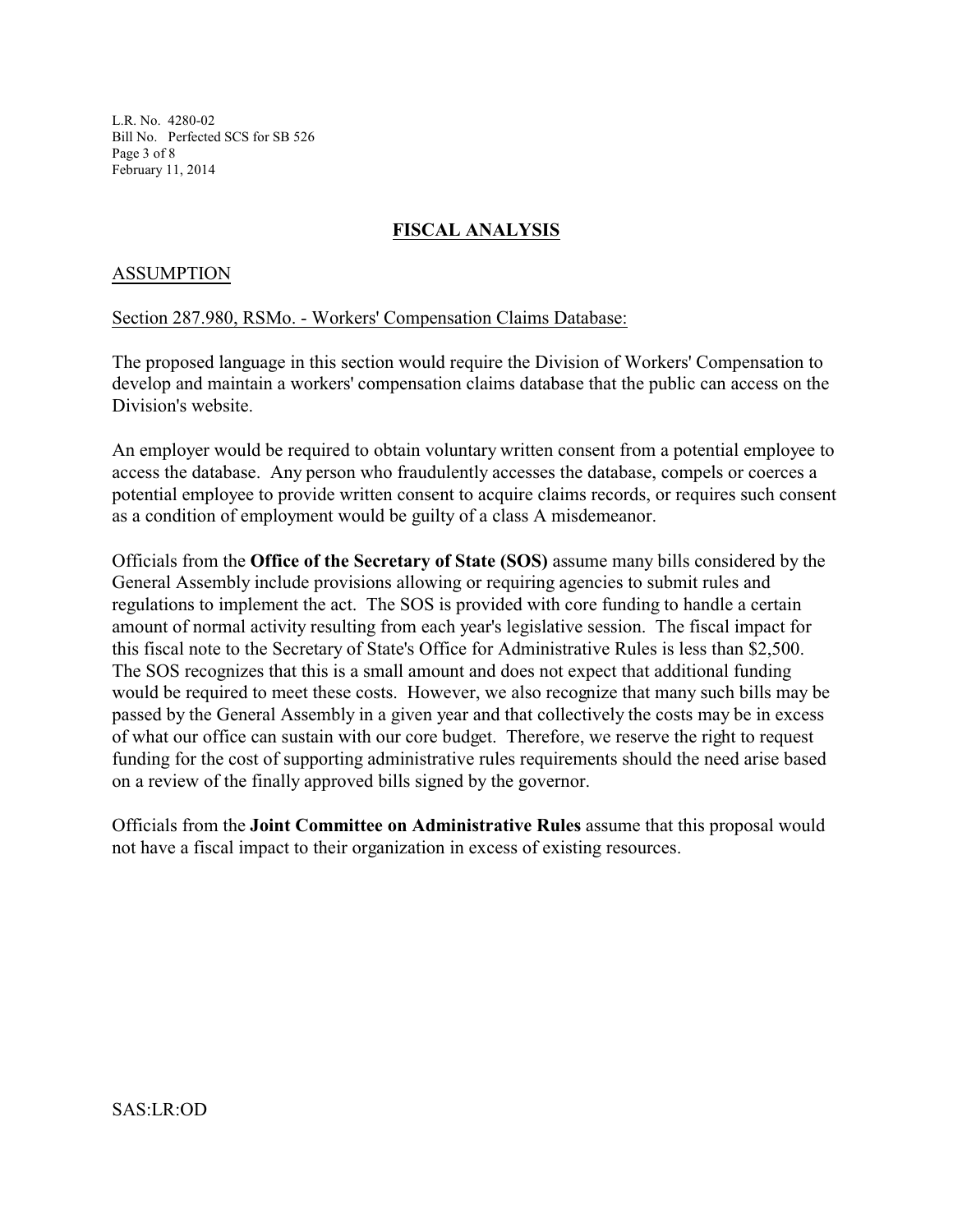L.R. No. 4280-02 Bill No. Perfected SCS for SB 526 Page 4 of 8 February 11, 2014

## ASSUMPTION (continued)

Officials from the **Department of Labor and Industrial Relations (DOLIR)** assume inquiries would be made from the web on an inquiry screen to key in the claimant's name and last 4 digits of the claimant's social security number (SSN) rather than the entire SSN, which would produce a screen to show the results of the search. Department officials also assume the "date of claim" would mean the claim filed date with the Division of Workers' Compensation (Division) regardless of the date of the injury. Since the date of the injury is not a retrievable field to the user, the information provided could potentially be subject to misinterpretation and/or misuse. Results would be sorted by claim type; i.e. whether the claim was made against the employer's insurance or against the Second Injury Fund (SIF), and the results would indicate whether the claim is open or closed.

A nightly program would need to be developed to refresh the database with daily activity from the Division's computer system so updated claims information would be shown. The initial database would contain approximately 568,000 claim records with expected annual growth of approximately 13,000 records. The Division's current database covers employer insurance claims from 1986 to date and SIF claims from 1989 to date. Some claims from older years are entered, but not on a consistent basis.

It is likely that a search using a claimant's name (potential employee's name) and the last 4 digits of the claimant's SSN would return information on multiple claims. The search would not include information relating to claimants who are assigned a unique identifier in place of a SSN.

Additional screens would be required to capture the name and address of the employer requesting the information and to provide an employer registration process including a program to authenticate the employer registration process. A database and program would be required to capture the employer registration including the ability for an employer to change information such as the password used for on-line activity.

An additional database and program would be required to capture and log on-line activity for each employer, including the date of each inquiry, the results of each inquiry, and the number of inquiries. An additional program would be required to bill the employer based on the number of successful inquiries and to maintain the payment status of each employer.

DOLIR officials noted there would be an additional screen required to record the employee's consent.

SAS:LR:OD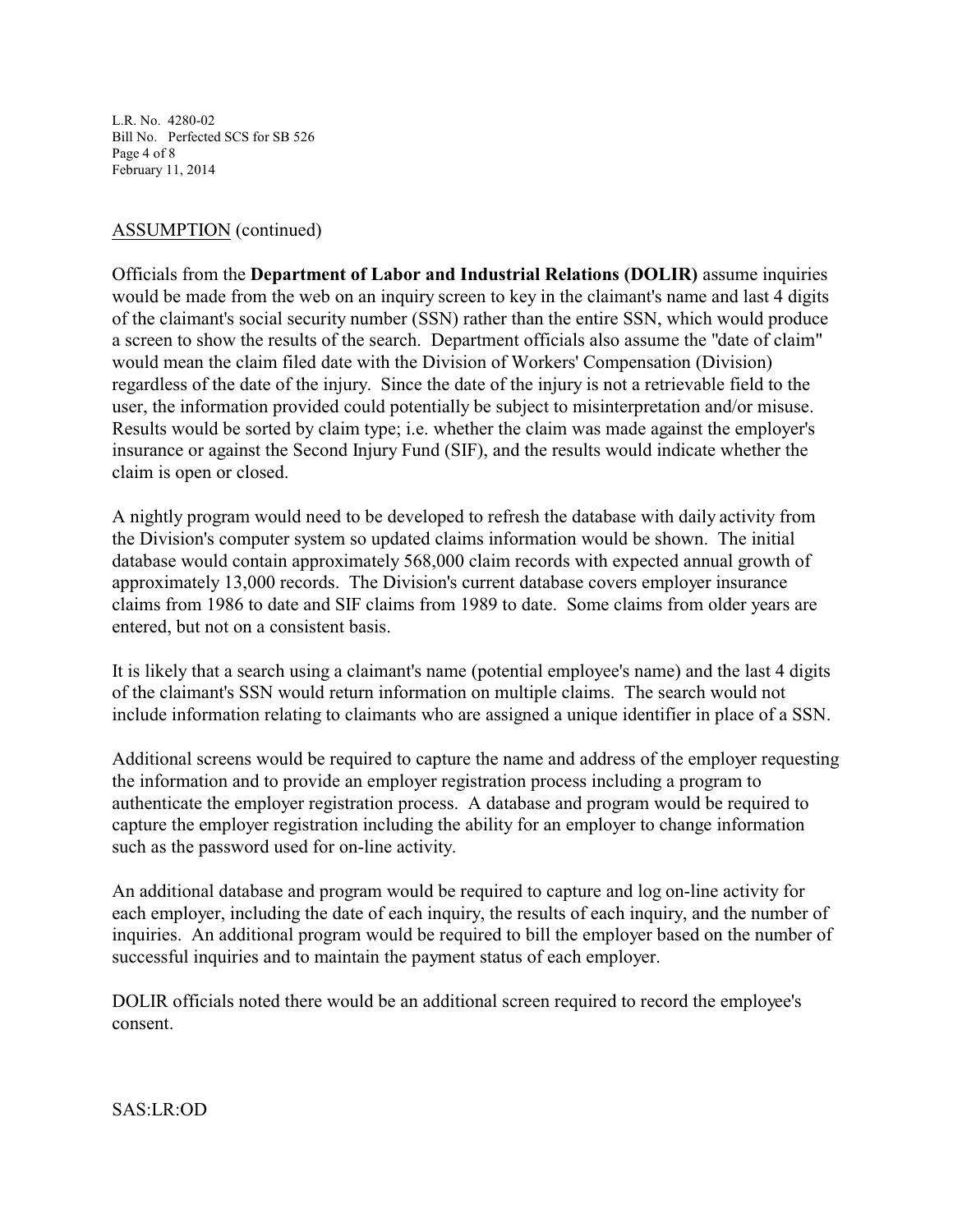L.R. No. 4280-02 Bill No. Perfected SCS for SB 526 Page 5 of 8 February 11, 2014

# ASSUMPTION (continued)

### IT impact

DOLIR officials provided an estimate of the total IT cost to develop the new web system and databases of \$82,691.

In response to a previous version of this proposal, officials from the **Office of Administration, Information Technology Services Division (OA-ITSD)** provided an estimate of \$57,911 for employees' salary costs related to this proposal; with employee benefits, the OA-ITSD estimate totaled \$87,449.

**Oversight** assumes OA - ITSD is provided with core funding to handle a certain amount of activity each year. Oversight also assumes OA-ITSD could absorb the costs related to the current version of this proposal. If multiple bills pass which require additional staffing and duties at substantial costs, OA - ITSD could request funding through the appropriation process.

### Administrative impact

Officials from the **Department of Labor and Industrial Relations** stated they are not able to determine whether the Department's fraud and noncompliance staff would need additional personnel to deal with the new responsibilities.

**Oversight** assumes the Department would not require additional staff to implement this proposal; if unanticipated additional work is required or if multiple proposals are implemented which increase the Department's workload, resources could be requested through the budget process.

Officials from **Office of the State Public Defender (SPD)** stated that for the purpose of the proposed legislation, and as a result of excessive caseloads, their organization could not assume existing staff would provide competent, effective representation for any new cases where indigent persons are charged with the proposed new crime of fraudulently accessing the Division of Worker's Compensation Claims database, a proposed new Class A Misdemeanor.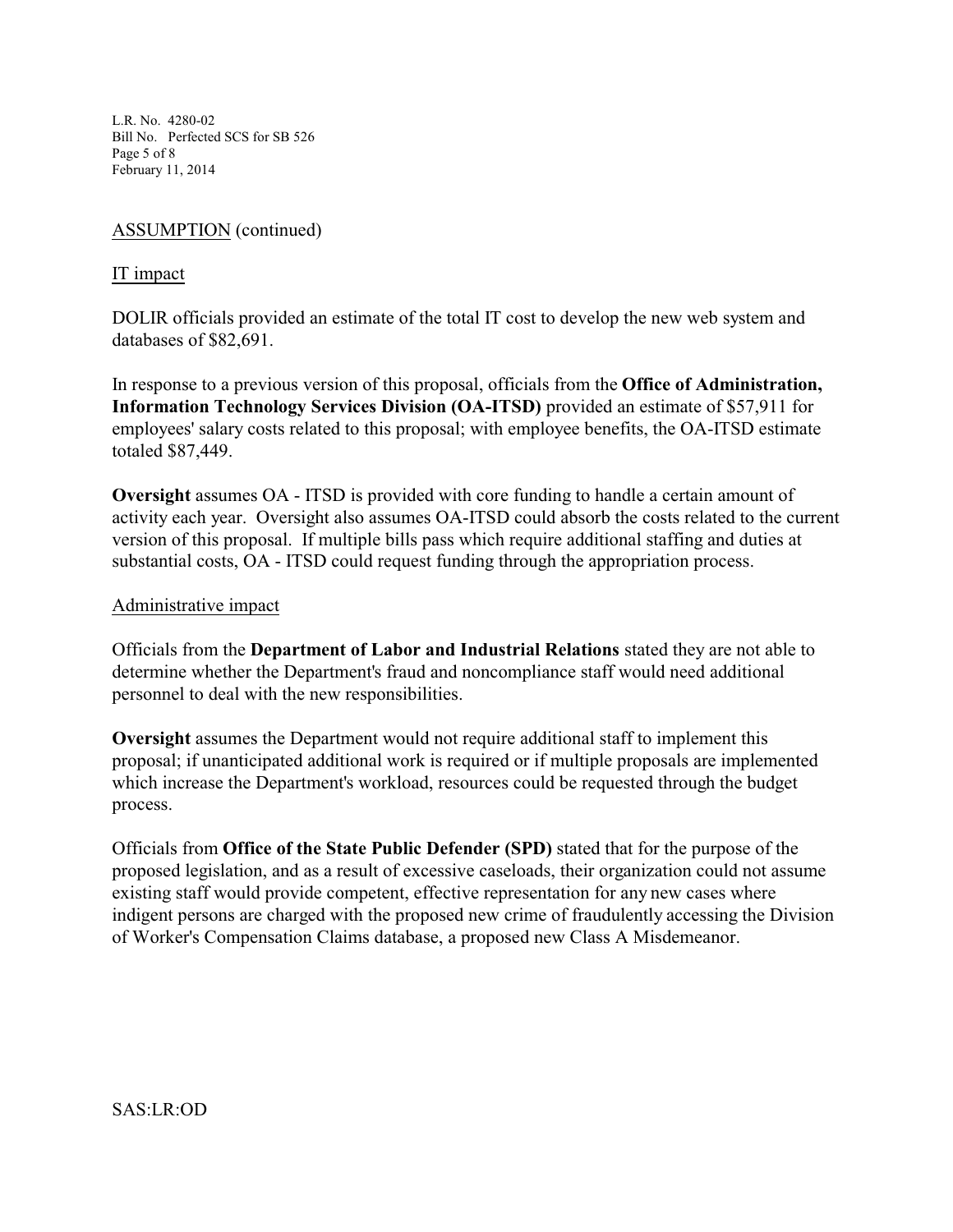L.R. No. 4280-02 Bill No. Perfected SCS for SB 526 Page 6 of 8 February 11, 2014

## ASSUMPTION (continued)

SPD officials also stated that while the number of new cases may be too few or uncertain to request additional funding for this specific bill, their organization would continue to request sufficient appropriations to provide competent and effective representation in all cases where the right to counsel attaches.

**Oversight** assumes the SPD could absorb the additional caseload that may result from this proposal.

Officials from the **Missouri Highway Patrol** deferred to the Department of Transportation Risk Management for an estimate of potential fiscal impact to their organization.

Officials from the **Office of Sate Courts Administrator** assume the proposal would not have an impact in excess of \$100,000.

Officials from the **Department of Corrections** assume this proposal would have a fiscal impact on their organization ranging from \$0 to a minimal amount which could be absorbed with existing resources.

Officials from the **Office of Administration** - **General Services Division**, and the **Department of Transportation** assume this proposal would have no fiscal impact to their respective agencies.

Officials from the **Office of Prosecution Services**, the **Department of Public Safety** - **Division of Fire Safety**, **Capitol Police**, **Missouri Veterans Commission**, **Division of Alcohol and Tobacco Control**, **State Emergency Management Agency**, and Missouri **National Guard** assumed a previous version of the proposal would have no fiscal impact to their respective agencies.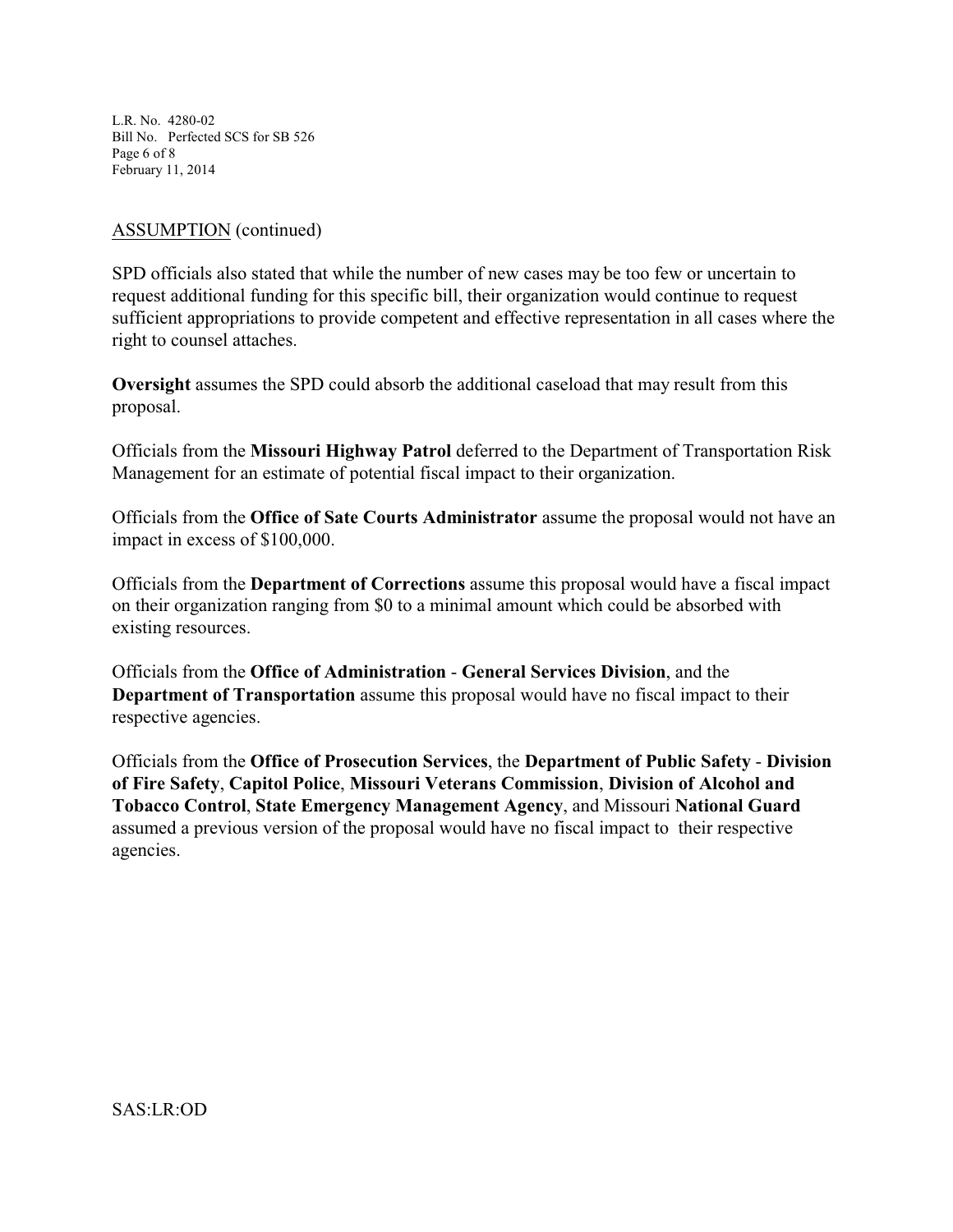L.R. No. 4280-02 Bill No. Perfected SCS for SB 526 Page 7 of 8 February 11, 2014

| FISCAL IMPACT - State Government | FY 2015<br>$(10 \text{ Mo.})$ | FY 2016    | FY 2017    |
|----------------------------------|-------------------------------|------------|------------|
|                                  | <u>\$0</u>                    | <u>\$0</u> | <u>\$0</u> |
| FISCAL IMPACT - Local Government | FY 2015<br>$(10 \text{ Mo.})$ | FY 2016    | FY 2017    |
|                                  | <u>\$0</u>                    | <u>\$0</u> | <u>\$0</u> |

### FISCAL IMPACT - Small Business

This proposal could have a direct fiscal impact to small businesses which are subject to the workers' compensation law.

### FISCAL DESCRIPTION

The proposed legislation would require the Division of Workers' Compensation to develop and maintain a workers' compensation claims database. The database would be accessible to potential employers during a pre-hire period, and searchable by an employee's name and social security number. The Division would be required to maintain a record of claims records reviewed. The database would not be subject to the records retention requirements in the workers' compensation law.

An employer would be required to obtain voluntary written consent from a potential employee to access the database. Any person who fraudulently accesses the database, compels or coerces a potential employee to provide written consent to acquire claims records, or requires such consent as a condition of employment would be guilty of a class A misdemeanor.

This legislation is not federally mandated, would not duplicate any other program and would not require additional capital improvements or rental space.